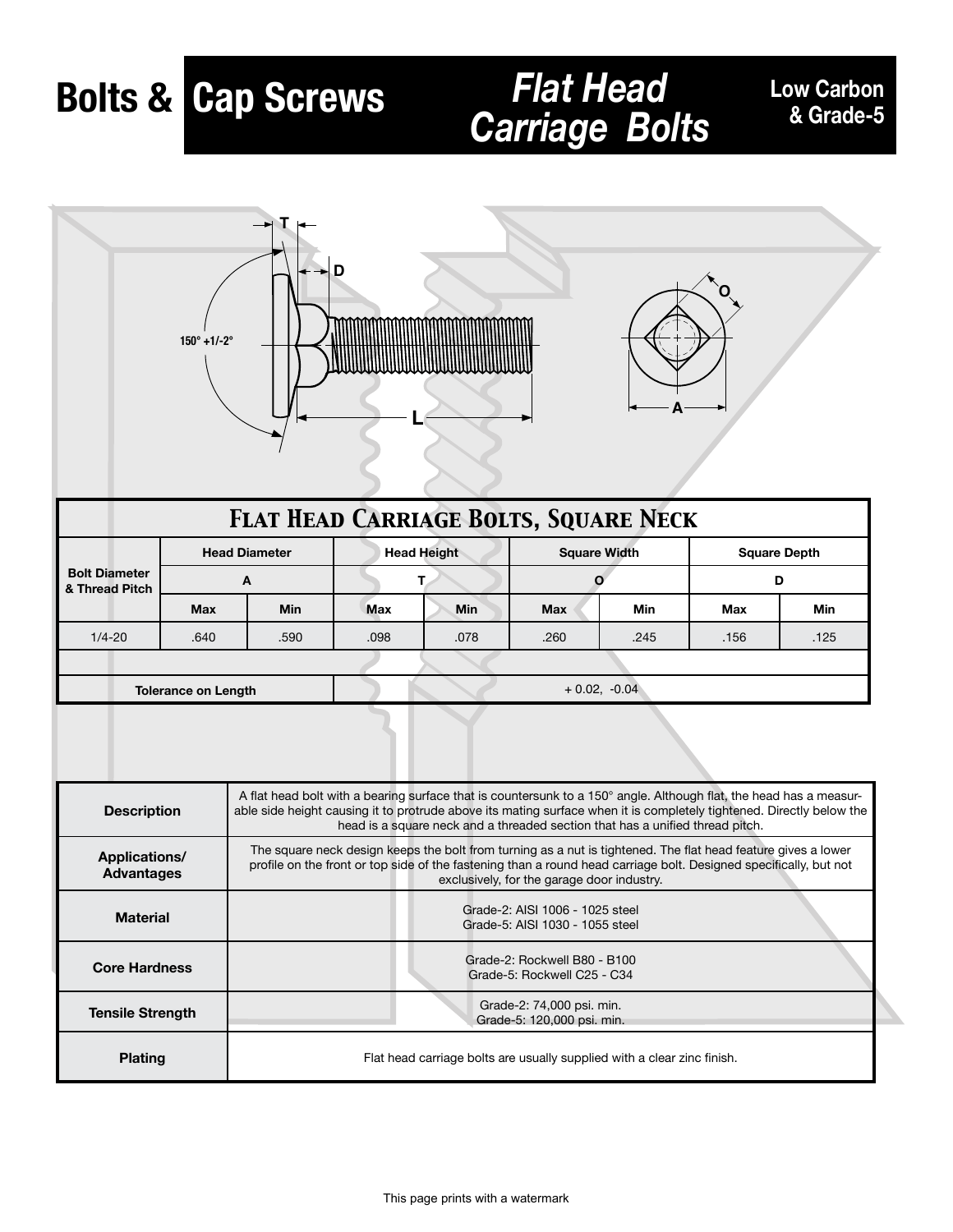# **Cap Screws & Bolts**

# **Carriage Bolts Fin Neck**





| <b>CARRIAGE BOLTS, FIN NECK</b> |                                                         |       |                      |                          |            |            |                    |                      | <b>ASME B18.5-</b><br>1990 |                                       |                                                |                     |       |                      |       |  |
|---------------------------------|---------------------------------------------------------|-------|----------------------|--------------------------|------------|------------|--------------------|----------------------|----------------------------|---------------------------------------|------------------------------------------------|---------------------|-------|----------------------|-------|--|
|                                 |                                                         |       | D                    |                          | W          |            | н                  |                      | т                          | A                                     |                                                | F                   |       |                      | R     |  |
|                                 | <b>Nominal Size</b><br>or Basic Bolt<br><b>Diameter</b> |       | <b>Body Diameter</b> | <b>Head Diameter</b>     |            |            | <b>Head Height</b> | <b>Fin Thickness</b> |                            | <b>Distance</b><br><b>Across Fins</b> |                                                | <b>Fin Depth</b>    |       | <b>Fillet Radius</b> |       |  |
|                                 |                                                         | Max   | Min                  | Max                      | <b>Min</b> | <b>Max</b> | Min                | <b>Max</b>           | Min                        | <b>Max</b>                            | Min                                            | Max                 | Min   | Max                  | Min   |  |
| 10                              | 0.1900                                                  | 0.199 | 0.182                | 0.469                    | 0.438      | 0.114      | 0.094              | 0.098                | 0.078                      | 0.395                                 | 0.375                                          | 0.088               | 0.076 | 0.031                | 0.015 |  |
| 1/4                             | 0.2500                                                  | 0.260 | 0.237                | 0.594                    | 0.563      | 0.145      | 0.125              | 0.114                | 0.094                      | 0.458                                 | 0.438                                          | 0.104               | 0.094 | 0.031                | 0.015 |  |
| 5/16                            | 0.3125                                                  | 0.324 | 0.298                | 0.719                    | 0.688      | 0.176      | 0.156              | 0.145                | 0.125                      | 0.551                                 | 0.531                                          | 0.135               | 0.125 | 0.031                | 0.015 |  |
| 3/8                             | 0.3750                                                  | 0.388 | 0.360                | 0.844                    | 0.782      | 0.208      | 0.188              | 0.161                | 0.141                      | 0.645                                 | 0.625                                          | 0.151               | 0.141 | 0.031                | 0.015 |  |
| 7/16                            | 0.4375                                                  | 0.452 | 0.421                | 0.969                    | 0.907      | 0.239      | 0.219              | 0.192                | 0.172                      | 0.739                                 | 0.719                                          | 0.182               | 0.172 | 0.031                | 0.015 |  |
| 1/2                             | 0.5000                                                  | 0.515 | 0.483                | 1.094                    | 1.032      | 0.270      | 0.250              | 0.208                | 0.188                      | 0.833                                 | 0.813                                          | 0.198               | 0.188 | 0.031                | 0.015 |  |
|                                 |                                                         |       |                      |                          |            |            |                    |                      |                            |                                       |                                                |                     |       |                      |       |  |
|                                 |                                                         |       |                      | <b>Nominal Bolt Size</b> |            |            |                    |                      |                            |                                       | <b>Nominal Screw Length</b>                    |                     |       |                      |       |  |
|                                 |                                                         |       |                      |                          |            |            |                    |                      | Over 1 in to               |                                       | $\overline{O}$ Over 2 1/2 in to $\overline{O}$ | Over 4 in $\tau$ to |       |                      |       |  |

| <b>Tolerance on Length</b> |              |         | Up to 1 in., incl. | Over 1 in. to<br>2 1/2 in., incl. |         | $\sqrt{\frac{1}{2} + \frac{1}{2}}$ Over 2 1/2 in. to $\sqrt{\frac{1}{2}}$<br>$4$ in., incl. |         | Over 4 in. to<br>6 in., incl. |         | Over 6 in. |         |
|----------------------------|--------------|---------|--------------------|-----------------------------------|---------|---------------------------------------------------------------------------------------------|---------|-------------------------------|---------|------------|---------|
|                            | #10 thru 3/8 | $+0.02$ | $-0.03$            | $+0.02$                           | $-0.04$ | $+0.04$                                                                                     | $-0.06$ | $+0.06$                       | $-0.10$ | $+0.10$    | $-0.18$ |
|                            | 7/16 and 1/2 | $+0.02$ | $-0.03$            | $+0.04$                           | $-0.05$ | $+0.06$                                                                                     | $-0.08$ | $+0.08$                       | $-0.10$ | $+0.12$    | $-0.18$ |

| <b>Description</b>          | A round head bolt with a flat bearing surface which intersects with the shank at a 90° angle. Where the bearing surface and shank<br>meet are two fins, 180° opposite each othe. The bolt is made from low carbon steel. |
|-----------------------------|--------------------------------------------------------------------------------------------------------------------------------------------------------------------------------------------------------------------------|
| Applications/<br>Advantages | Primarily used in thin plywood to keep the bolt from turning when nut is being tightened.                                                                                                                                |
| Material                    | Bolts shall be made from a carbon steel which conforms to the following chemical composition requirements--<br>Carbon: 0.55% maximum; Phosphorus: 0.060% maximum; Sulfur: 0.150% maximum                                 |
| <b>Hardness</b>             | Rockwell B69 - 100                                                                                                                                                                                                       |
| <b>Tensile Strength</b>     | 60,000 psi. minimum                                                                                                                                                                                                      |
| <b>Yield Strength</b>       | 36,000 psi. minimum                                                                                                                                                                                                      |
| Elongation                  | 18% minimum                                                                                                                                                                                                              |
| <b>Reduction of Area</b>    | 35% minimum                                                                                                                                                                                                              |
| Plating                     | See Appendix-A for plating information.                                                                                                                                                                                  |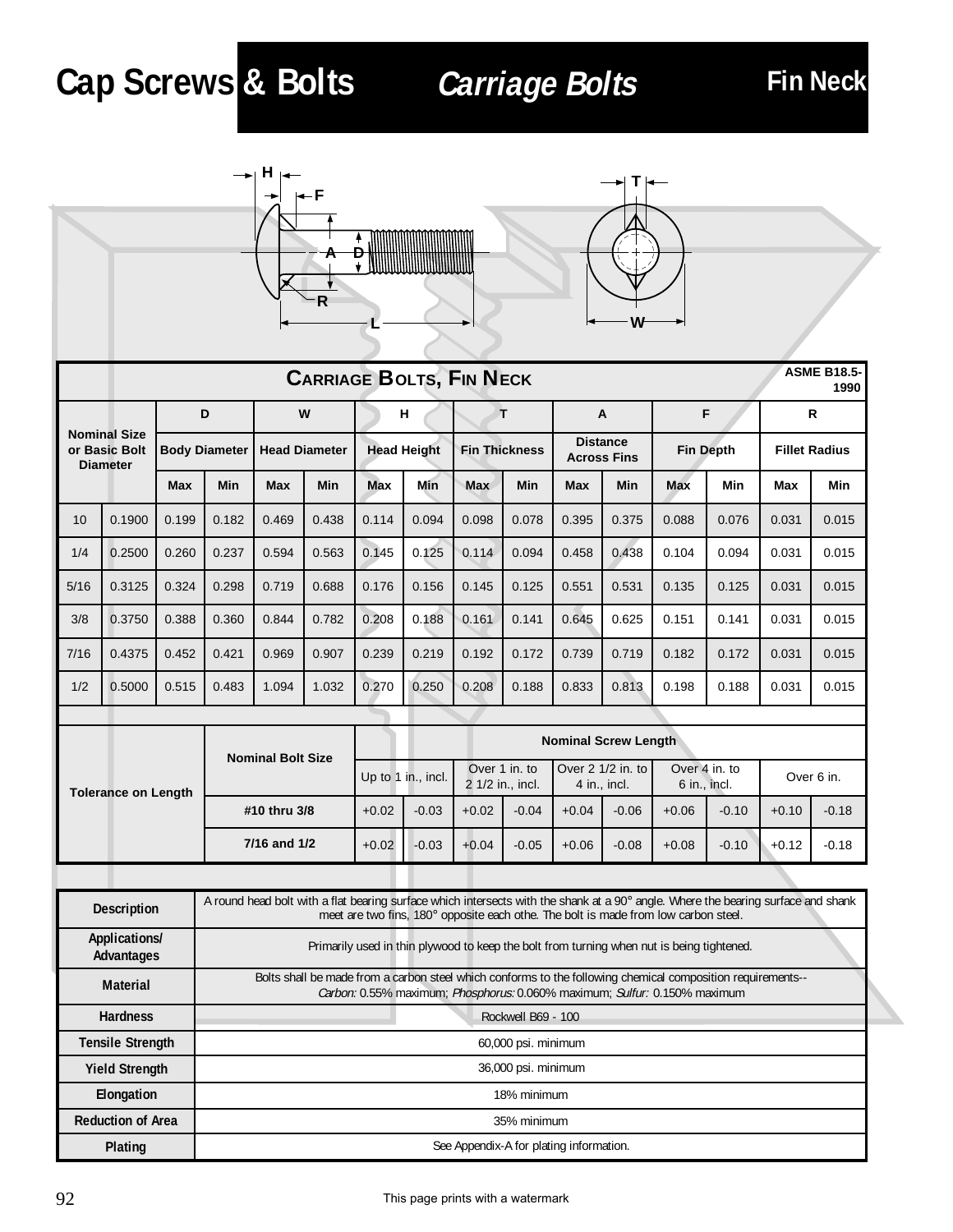# **Cap Screws & Bolts Carriage Bolts Short Neck**

**Length**





|                                                                | <b>CARRIAGE BOLTS, SHORT NECK</b>      |                          |                      |                      |            |                    |                                   |                     |                                   |                     | <b>ANSI/ASME B18.5</b>          |                                                |                                |
|----------------------------------------------------------------|----------------------------------------|--------------------------|----------------------|----------------------|------------|--------------------|-----------------------------------|---------------------|-----------------------------------|---------------------|---------------------------------|------------------------------------------------|--------------------------------|
|                                                                |                                        | в                        |                      |                      | W          |                    | н                                 |                     | S                                 |                     | N                               | C                                              | R                              |
| <b>Nominal Size or</b><br><b>Basic Bolt</b><br><b>Diameter</b> |                                        |                          | <b>Body Diameter</b> | <b>Head Diameter</b> |            | <b>Head Height</b> |                                   | <b>Square Width</b> |                                   | <b>Square Depth</b> |                                 | Corner<br><b>Radius</b><br>on<br><b>Square</b> | <b>Fillet</b><br><b>Radius</b> |
|                                                                |                                        | Max                      | Min                  | Max                  | <b>MIn</b> | <b>Max</b>         | Min                               | Max                 | Min                               | <b>Max</b>          | Min                             | Max                                            | Max                            |
| 1/4                                                            | 0.2500                                 | 0.260                    | 0.213                | 0.594                | 0.563      | 0.145              | 0.125                             | 0.260               | 0.245                             | 0.124               | 0.093                           | 0.031                                          | 0.031                          |
| 5/16                                                           | 0.3125                                 | 0.324                    | 0.272                | 0.719                | 0.688      | 0.176              | 0.156                             | 0.324               | 0.307                             | 0.124               | 0.093                           | 0.031                                          | 0.031                          |
| 3/8                                                            | 0.3750                                 | 0.388                    | 0.329                | 0.844                | 0.782      | 0.208              | 0.188                             | 0.388               | 0.368                             | 0.156               | 0.125                           | 0.047                                          | 0.031                          |
| 7/16                                                           | 0.4375                                 | 0.452                    | 0.385                | 0.969                | 0.907      | 0.239              | 0.219                             | 0.452               | 0.431                             | 0.156               | 0.125                           | 0.047                                          | 0.031                          |
| 1/2                                                            | 0.5000                                 | 0.515                    | 0.444                | 1.094                | 1.032      | 0.270              | 0.250                             | 0.515               | 0.492                             | 0.156               | 0.125                           | 0.047                                          | 0.031                          |
| 5/8                                                            | 0.6250                                 | 0.642                    | 0.559                | 1.344                | 1.219      | 0.344              | 0.313                             | 0.642               | 0.616                             | 0.218               | 0.187                           | 0.078                                          | 0.062                          |
| 3/4                                                            | 0.7500                                 | 0.768                    | 0.678                | 1.594                | 1.469      | 0.406              | 0.375                             | 0.768               | 0.741                             | 0.218               | 0.187                           | 0.078                                          | 0.062                          |
|                                                                |                                        |                          |                      |                      |            |                    |                                   |                     |                                   |                     |                                 |                                                |                                |
|                                                                |                                        | <b>Nominal Bolt Size</b> |                      |                      |            |                    |                                   |                     | <b>Nominal Screw Length</b>       |                     |                                 |                                                |                                |
|                                                                |                                        |                          |                      | Up to 1 in., incl.   |            |                    | Over 1 in. to<br>2 1/2 in., incl. |                     | Over 2 1/2 in. to 4<br>in., incl. |                     | Over 4 in. to<br>$6$ in., incl. |                                                | Over 6 in.                     |
|                                                                | No. 10 thru 3/8<br><b>Tolerance on</b> |                          |                      | $+0.02$              | $-0.03$    | $+0.02$            | $-0.04$                           | $+0.04$             | $-0.06$                           | $+0.06$             | $-0.10$                         | $+0.10$                                        | $-0.18$                        |

**7/16 and 1/2**  $\begin{bmatrix} +0.02 \\ -0.03 \end{bmatrix}$  +0.04  $\begin{bmatrix} -0.05 \\ -0.05 \end{bmatrix}$  +0.08  $\begin{bmatrix} +0.08 \\ +0.08 \end{bmatrix}$  -0.10  $\begin{bmatrix} +0.12 \\ -0.18 \end{bmatrix}$  -0.18 **9/16 thru 3/4**  $\vert$  +0.02  $\vert$  -0.03  $\vert$  +0.06  $\vert$  -0.08  $\vert$  +0.08  $\vert$  -0.10  $\vert$  +0.10  $\vert$  -0.10  $\vert$  +0.14  $\vert$  -0.18 **7/8 and 1 | …. | …. | +**0.08 | -0.10 | +0.10 | -0.14 | +0.12 | -0.16 | +0.16 | -0.20 **1-1/8 thru 1-1/2** .... **1 ....** +0.12 -0.12 +0.16 -0.16 +0.18 -0.18 +0.22 -0.22

‡Length of a carriage bolt is measured from the underhead bearing surface to the extreme end of the bolt.

| <b>Description</b>          | A round head bolt with a short, square shoulder under the head, and a unified thread pitch. The bolt is made from low or medium<br>carbon steel.                                                   |
|-----------------------------|----------------------------------------------------------------------------------------------------------------------------------------------------------------------------------------------------|
| Applications/<br>Advantages | Carriage bolts are designed to keep the bolt from turning when a nut is being tightened. The short neck variety is used in sheet<br>metal where a standard sized neck would create an obstruction. |
| Material                    | AISI 1006 - 1050 or equivalent steel                                                                                                                                                               |
| <b>Hardness</b>             | Rockwell B70 - 100                                                                                                                                                                                 |
| <b>Proof Load</b>           | 33,000 psi.                                                                                                                                                                                        |
| <b>Tensile Strength</b>     | 60,000 psi. minimum                                                                                                                                                                                |
| <b>Yield Strength</b>       | 36,000 psi. minimum                                                                                                                                                                                |
| Elongation                  | 18% minimum                                                                                                                                                                                        |
| <b>Reduction of Area</b>    | 35% minimum                                                                                                                                                                                        |
| Minimum Thread<br>Length    | The minimum length of thread shall be equal to twice the basic bolt diameter plus 0.25 in. for bolts 6 in. or shorter, and twice the<br>diameter plus 0.50 in. for bolts longer than 6 in          |
| Plating                     | See Appendix-A for plating information.                                                                                                                                                            |

This page prints with a watermark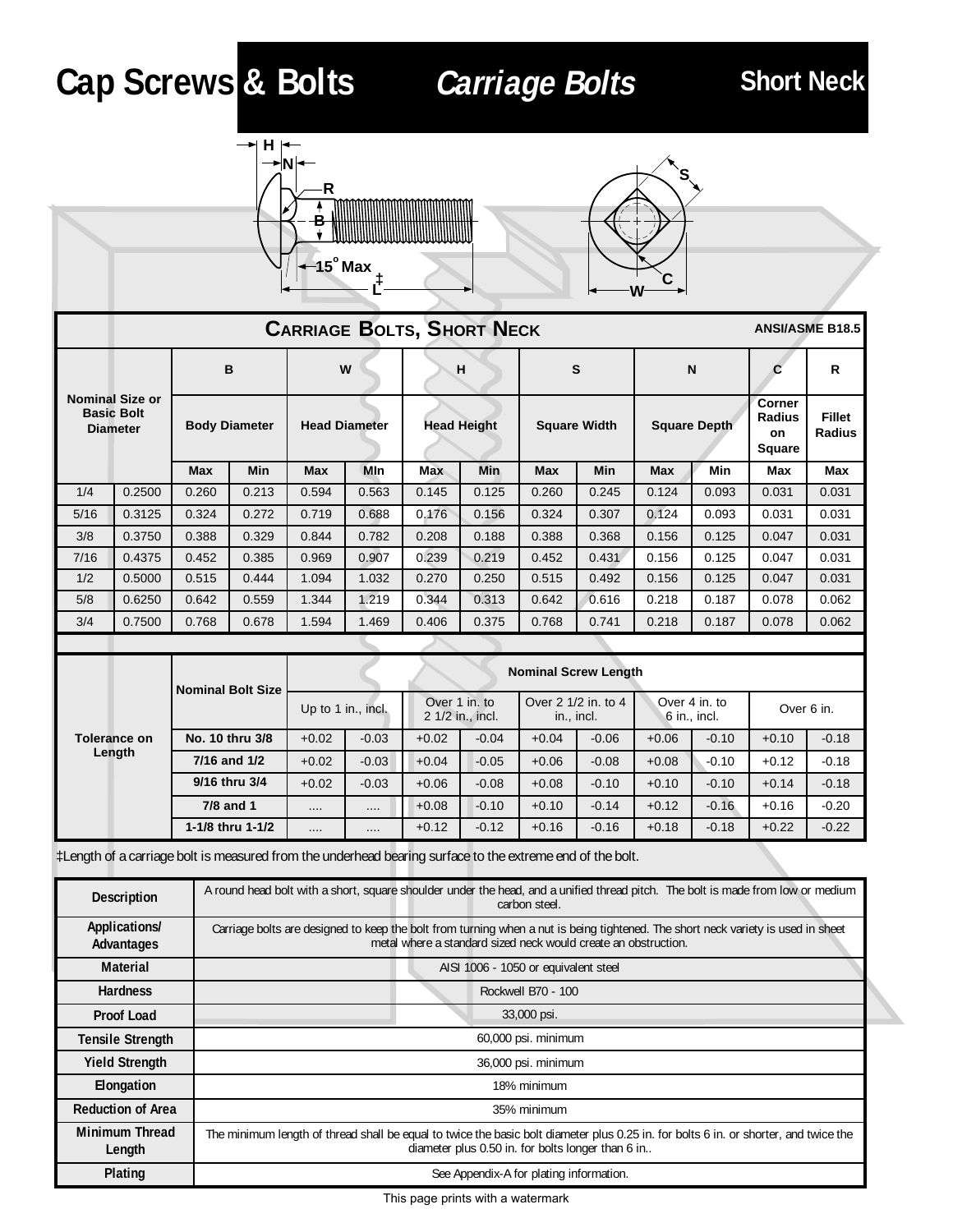# **Cap Screws & Bolts**

#### **Carriage Bolts, Square Neck**

**Low Carbon & Hot-Dip Galvanized**

x

**\*\***





|           | <b>CARRIAGE BOLTS - SQUARE NECK</b><br><b>ASME B18.5-1990</b> |       |                      |       |                      |       |                    |       |                            |       |                     |  |  |
|-----------|---------------------------------------------------------------|-------|----------------------|-------|----------------------|-------|--------------------|-------|----------------------------|-------|---------------------|--|--|
|           |                                                               |       | Е                    |       | A                    |       | н                  |       | $\mathbf{o}$               |       | P                   |  |  |
|           | <b>Basic Bolt Diameter</b>                                    |       | <b>Body Diameter</b> |       | <b>Head Diameter</b> |       | <b>Head Height</b> |       | <b>Square Width</b>        |       | <b>Square Depth</b> |  |  |
|           |                                                               | Max   | Min                  | Max   | Min                  | Max   | Min                | Max   | Min                        | Max   | Min                 |  |  |
| $\cdot$ 8 | 0.1640                                                        | 0.173 | 0.157                | 0.328 | 0.298                | 0.102 | 0.083              | 0.169 | 0.155                      | 0.108 | 0.078               |  |  |
| 10        | 0.1900                                                        | 0.199 | 0.182                | 0.469 | 0.436                | 0.114 | 0.094              | 0.199 | 0.185                      | 0.125 | 0.094               |  |  |
| •12       | 0.2160                                                        | 0.225 | 0.206                | 0.500 | 0.468                | 0.149 | 0.125              | 0.215 | 0.197                      | 0.135 | 0.105               |  |  |
| 1/4       | 0.2500                                                        | 0.260 | 0.237                | 0.594 | 0.563                | 0.145 | 0.125              | 0.260 | 0.245                      | 0.156 | 0.125               |  |  |
| 5/16      | 0.3125                                                        | 0.324 | 0.298                | 0.719 | 0.688                | 0.176 | 0.156              | 0.324 | 0.307                      | 0.187 | 0.156               |  |  |
| 3/8       | 0.3750                                                        | 0.388 | 0.360                | 0.844 | 0.782                | 0.208 | 0.188              | 0.388 | 0.368                      | 0.219 | 0.188               |  |  |
| 7/16      | 0.4375                                                        | 0.452 | 0.421                | 0.969 | 0.907                | 0.239 | 0.219              | 0.452 | 0.431                      | 0.250 | 0.219               |  |  |
| 1/2       | 0.5000                                                        | 0.515 | 0.483                | 1.094 | 1.032                | 0.270 | 0.250              | 0.515 | 0.492                      | 0.281 | 0.250               |  |  |
| 5/8       | 0.6250                                                        | 0.642 | 0.605                | 1.344 | 1.219                | 0.344 | 0.313              | 0.642 | 0.616                      | 0.344 | 0.313               |  |  |
| 3/4       | 0.7500                                                        | 0.768 | 0.729                | 1.594 | 1.469                | 0.406 | 0.375              | 0.768 | 0.741                      | 0.406 | 0.375               |  |  |
|           |                                                               |       |                      |       |                      |       |                    |       |                            |       |                     |  |  |
|           |                                                               |       |                      |       |                      |       |                    |       | <b>Nominal Bolt Length</b> |       |                     |  |  |

|                            |                          | <b>Nominal Bolt Length</b> |                                   |                                   |                                 |            |  |
|----------------------------|--------------------------|----------------------------|-----------------------------------|-----------------------------------|---------------------------------|------------|--|
|                            | <b>Nominal Bolt Size</b> | Up to 1 in.,<br>incl.      | Over 1 in. to<br>2-1/2 in., incl. | Over 2-1/2 in.<br>to 4 in., incl. | Over 4 in. to<br>$6$ in., incl. | Over 6 in. |  |
|                            | No. 8 thru 3/8           | $+0.02$                    | $+0.02$                           | $+0.04$                           | $+0.06$                         | $+0.10$    |  |
| <b>Tolerance on Length</b> |                          | $-0.03$                    | $-0.04$                           | $-0.06$                           | $-0.10$                         | $-0.18$    |  |
|                            | 7/16 and 1/2             | $+0.02$                    | $+0.04$                           | $+0.06$                           | $+0.08$                         | $+0.12$    |  |
|                            |                          | $-0.03$                    | $-0.05$                           | $-0.08$                           | $-0.10$                         | $-0.18$    |  |
|                            | 9/16 thru 3/4            | $+0.02$                    | $+0.06$                           | $+0.08$                           | $+0.10$                         | $+0.14$    |  |
|                            |                          | $-0.03$                    | $-0.08$                           | $-0.10$                           | $-0.10$                         | $-0.18$    |  |

‡Length of a carriage bolt is measured from the underhead bearing surface to the extreme end of the bolt.

• ASME B18.5-1990 does not specify dimensions for the #8 or #12 diameters. Data listed for these sizes is independent of the ASME specification.

### **LOW CARBON & HOT-DIP GALVANIZED CARRIAGE BOLT**

| <b>Description</b>          | Low Carbon Steel Carriage: Round head bolt with a square neck under the head, and a unified thread pitch. Made from low or<br>medium carbon steel.<br>Hot-Dip Galvanized Steel Carriage: Carriage bolt made from low or medium carbon steel with a galvanic zinc finish applied.                  |  |  |  |  |  |  |
|-----------------------------|---------------------------------------------------------------------------------------------------------------------------------------------------------------------------------------------------------------------------------------------------------------------------------------------------|--|--|--|--|--|--|
| Applications/<br>Advantages | Low Carbon Steel Carriage: The square neck is designed to keep the bolt from turning as a nut is tightened.<br>Hot-Dip Galvanized Steel Carriage: Same design advantages as a low carbon carriage bolt but with a thicker protective coating for<br>outdoor use. Often used in outdoor furniture. |  |  |  |  |  |  |
| Material                    | Low Carbon Steel & Hot-Dip Galvanized Steel Carriage: AISI 1006 - 1050 or equivalent steel.                                                                                                                                                                                                       |  |  |  |  |  |  |
| <b>Core Hardness</b>        | Low Carbon Steel & Hot-Dip Galvanized Steel Carriage: Rockwell B70 - B100                                                                                                                                                                                                                         |  |  |  |  |  |  |
| <b>Proof Load</b>           | Low Carbon Steel Carriage: 33,000 psi.                                                                                                                                                                                                                                                            |  |  |  |  |  |  |
| Yield Strength*             | Low Carbon Steel Carriage: 36,000 psi. minimum                                                                                                                                                                                                                                                    |  |  |  |  |  |  |
| <b>Tensile Strength</b>     | Low Carbon Steel Carriage: 60,000 psi. minimum                                                                                                                                                                                                                                                    |  |  |  |  |  |  |
| Elongation*                 | Low Carbon Steel Carriage: 18% minimum                                                                                                                                                                                                                                                            |  |  |  |  |  |  |
| Reduction of Area*          | Low Carbon Steel Carriage: 35% minimum (all sizes)                                                                                                                                                                                                                                                |  |  |  |  |  |  |
| Minimum Thread<br>Length    | The minimum length of thread shall be equal to twice the basic bolt diameter plus 0.25 in. for bolts 6 in. or shorter, and twice the<br>diameter plus 0.50 in. for bolts longer than 6 in                                                                                                         |  |  |  |  |  |  |
| Plating                     | See Appendix-A for information on the plating of steel carriage bolts.                                                                                                                                                                                                                            |  |  |  |  |  |  |

\*These properties are tested only on machined specimens when the testing machine cannot provide for full testing of the parts.

\*\*Product standards require the manufacturer's head marking to appear on the top of all bolts 1/4" diameter and larger. "X" represents one location such a marking may appear.

This page prints with a watermark